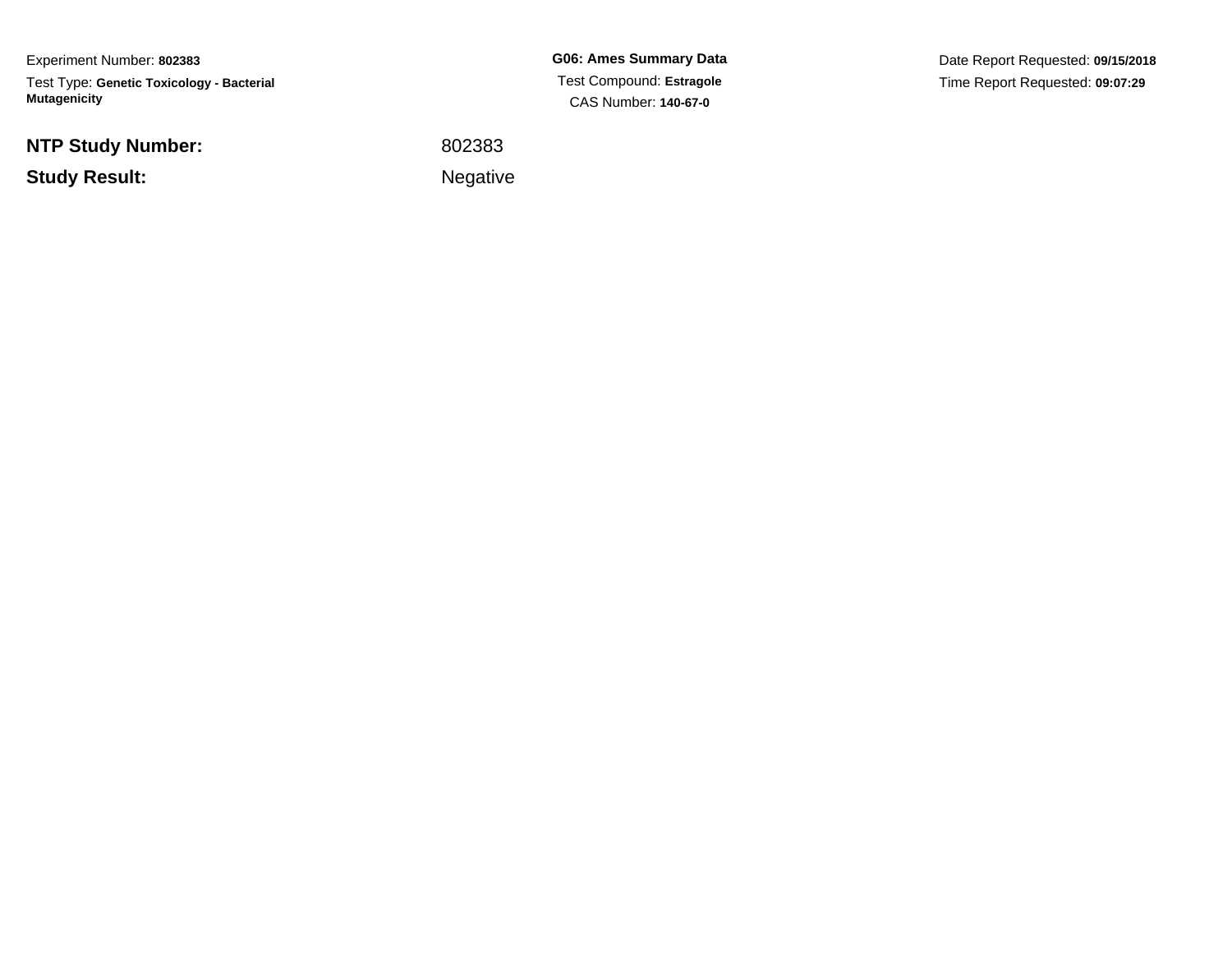Test Type: **Genetic Toxicology - Bacterial Mutagenicity**

**G06: Ames Summary Data** Test Compound: **Estragole**CAS Number: **140-67-0**

|                               |                   |                   | Strain: TA100          |                        |                     |
|-------------------------------|-------------------|-------------------|------------------------|------------------------|---------------------|
| Dose (mL/Chamber)             | <b>Without S9</b> | <b>Without S9</b> | <b>With 10% Rat S9</b> | <b>With 10% Rat S9</b> | With 10% Hamster S9 |
| Vehicle Control <sup>1</sup>  | $129 \pm 1.0$     |                   |                        |                        |                     |
| Vehicle Control <sup>1</sup>  |                   | $100 \pm 5.0$     | $107 \pm 12.7$         | $115 \pm 6.5$          | $88 \pm 3.9$        |
| 1.0                           | $126 \pm 10.4$    |                   |                        |                        |                     |
| 1.0                           |                   | $96 \pm 4.1$      |                        |                        |                     |
| 3.3                           |                   | $102 \pm 16.0$    | $96 \pm 4.6$           | $129 \pm 9.2$          | $82 \pm 9.7$        |
| 3.3                           | $122 \pm 2.0$     |                   |                        |                        |                     |
| 10.0                          | $116 \pm 5.7$     |                   |                        |                        |                     |
| 10.0                          |                   | $106 \pm 6.4$     | $108 \pm 6.2$          | $116 \pm 9.5$          | $87 \pm 1.3$        |
| 33.0                          |                   | $113 \pm 10.2$    | $111 \pm 7.2$          | $111 \pm 5.2$          | $97 \pm 9.7$        |
| 33.0                          | $109 \pm 10.3$    |                   |                        |                        |                     |
| 100.0                         |                   | $73 \pm 10.0^s$   | $94 \pm 4.5$           | $123 \pm 9.9$          | $91 \pm 2.6$        |
| 100.0                         | $80 \pm 13.5^s$   |                   |                        |                        |                     |
| 200.0                         |                   |                   |                        | $92 \pm 1.0^s$         |                     |
| 220.0                         |                   |                   | Toxic                  |                        | $72 \pm 3.5^s$      |
| <b>Trial Summary</b>          | Negative          | Negative          | Negative               | Negative               | Negative            |
| Positive Control <sup>2</sup> |                   |                   |                        |                        | $1209 \pm 39.8$     |
| Positive Control <sup>3</sup> |                   |                   | $1718 \pm 34.1$        | $2497 \pm 37.6$        |                     |
| Positive Control <sup>4</sup> | $1901 \pm 36.3$   |                   |                        |                        |                     |
| Positive Control <sup>5</sup> |                   | $2119 \pm 68.1$   |                        |                        |                     |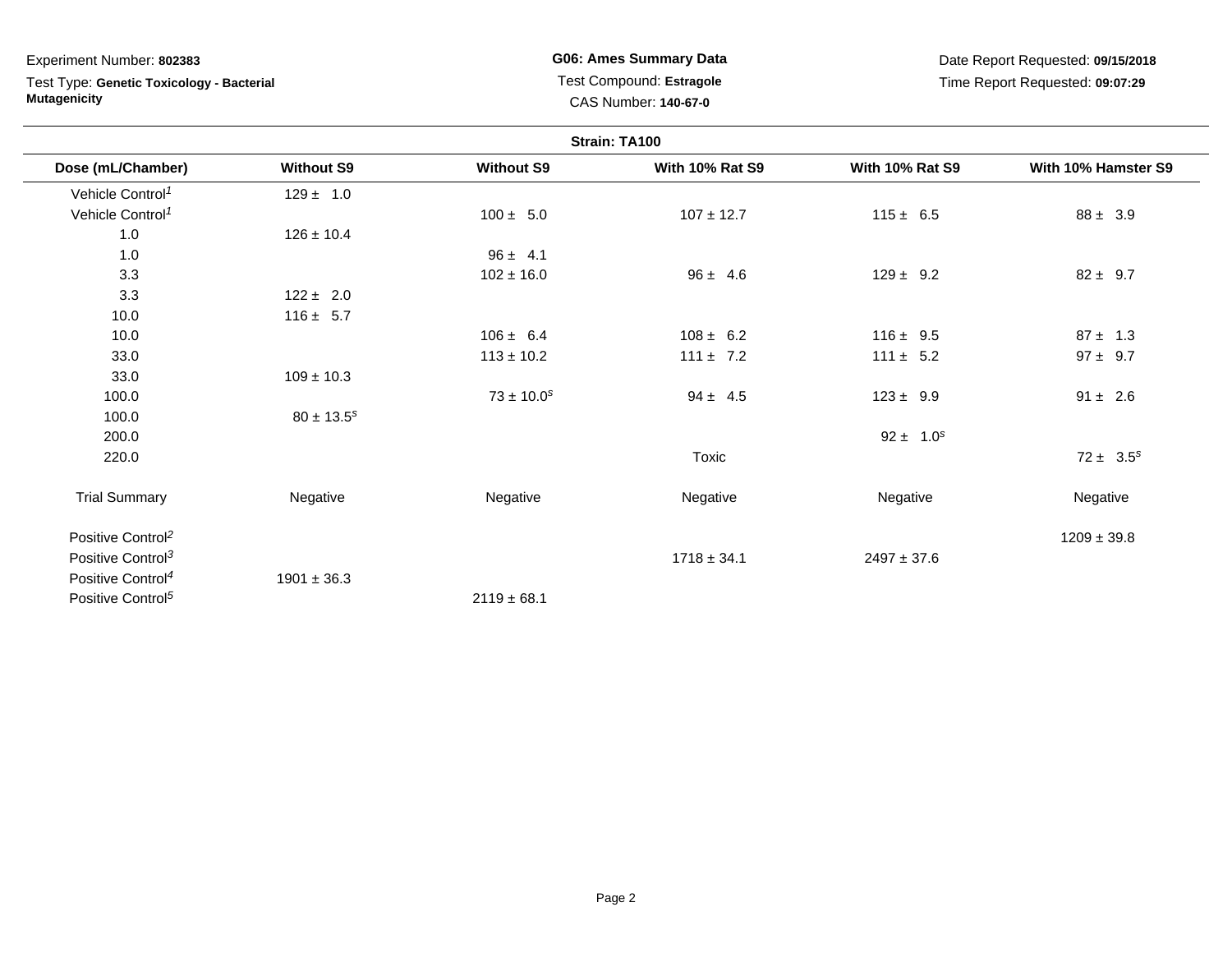Test Type: **Genetic Toxicology - Bacterial Mutagenicity**

| Dose (mL/Chamber)             | With 10% Hamster S9 |
|-------------------------------|---------------------|
| Vehicle Control <sup>1</sup>  |                     |
| Vehicle Control <sup>1</sup>  | $103 \pm 10.7$      |
| $1.0$                         |                     |
| 1.0                           |                     |
| 3.3                           | $115 \pm 4.2$       |
| 3.3                           |                     |
| 10.0                          |                     |
| 10.0                          | $91 \pm 4.4$        |
| 33.0                          | $100 \pm 5.0$       |
| 33.0                          |                     |
| 100.0                         | $103 \pm 8.3$       |
| 100.0                         |                     |
| 200.0                         | $94 \pm 3.5^s$      |
| 220.0                         |                     |
| <b>Trial Summary</b>          | Negative            |
| Positive Control <sup>2</sup> | $1513 \pm 12.1$     |
| Positive Control <sup>3</sup> |                     |
| Positive Control <sup>4</sup> |                     |
| Positive Control <sup>5</sup> |                     |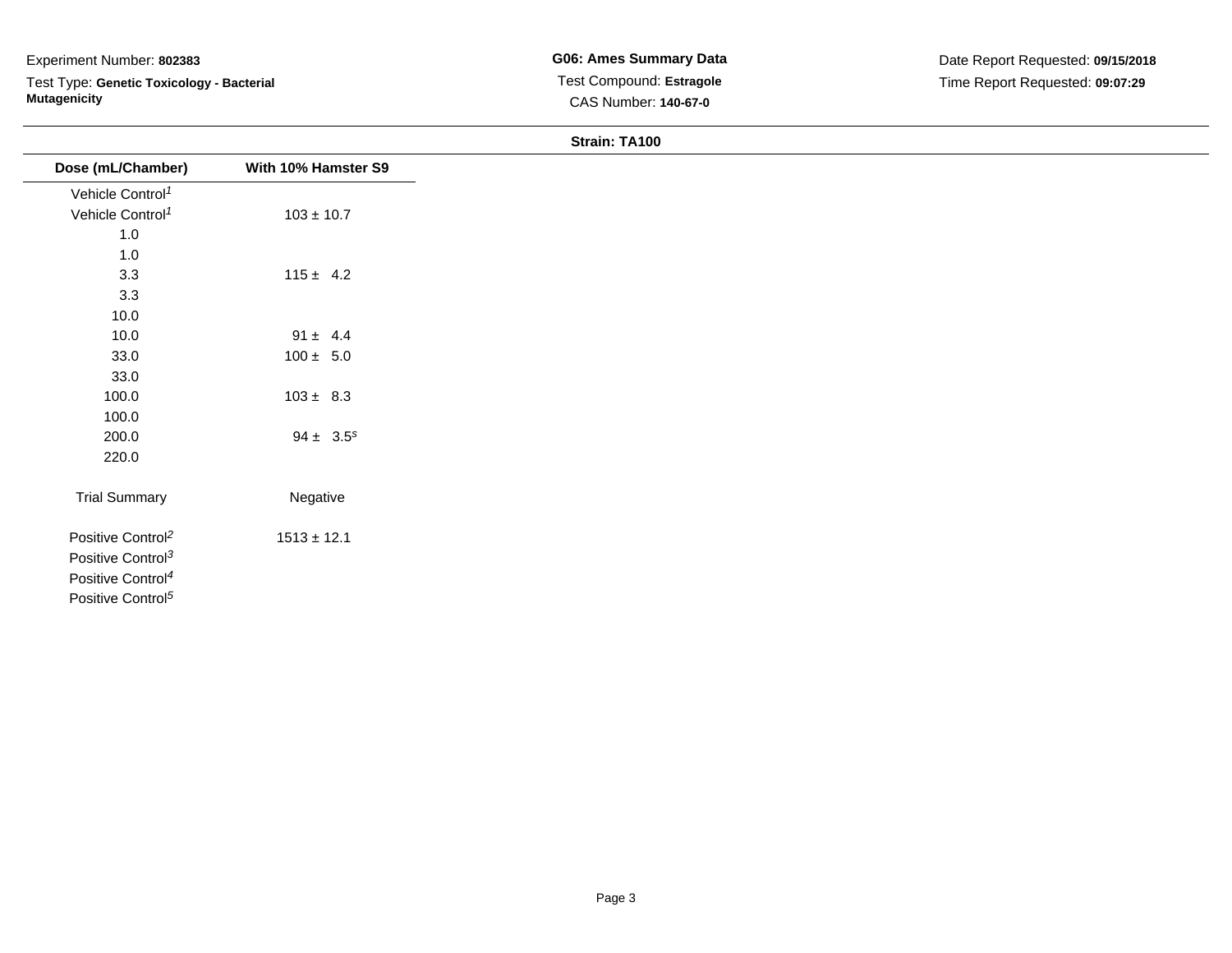Test Type: **Genetic Toxicology - Bacterial Mutagenicity**

**G06: Ames Summary Data** Test Compound: **Estragole**CAS Number: **140-67-0**

|                               |                   |                   | Strain: TA1535         |                        |                     |
|-------------------------------|-------------------|-------------------|------------------------|------------------------|---------------------|
| Dose (ug/Plate)               | <b>Without S9</b> | <b>Without S9</b> | <b>With 10% Rat S9</b> | <b>With 10% Rat S9</b> | With 10% Hamster S9 |
| Vehicle Control <sup>1</sup>  | $26 \pm 2.5$      | $21 \pm 2.7$      | $11 \pm 2.1$           | $21 \pm 0.7$           | $11 \pm 0.9$        |
| 1.0                           | $26 \pm 2.0$      | $26 \pm 2.6$      |                        |                        |                     |
| 3.3                           | $33 \pm 2.8$      | $21 \pm 3.2$      | $8 \pm 0.7$            | $21 \pm 4.1$           | $11 \pm 1.2$        |
| 10.0                          | $32 \pm 2.5$      | $17 \pm 1.8$      | $11 \pm 1.0$           | $28 \pm 1.8$           | $9 \pm 0.3$         |
| 33.0                          | $29 \pm 0.6$      | $20 \pm 1.2$      | $7 \pm 0.3$            | $22 \pm 2.4$           | $11 \pm 0.7$        |
| 100.0                         | $7 \pm 1.5^s$     | $5 \pm 2.1^s$     | $9 \pm 0.7$            | $19 \pm 1.2$           | $9 \pm 1.5$         |
| 200.0                         |                   |                   |                        | $8 \pm 2.5^s$          |                     |
| 220.0                         |                   |                   | $6 \pm 3.5^s$          |                        | Toxic               |
| <b>Trial Summary</b>          | Negative          | Negative          | Negative               | Negative               | Negative            |
| Positive Control <sup>2</sup> |                   |                   |                        |                        | $192 \pm 9.4$       |
| Positive Control <sup>3</sup> |                   |                   | $203 \pm 15.6$         | $196 \pm 10.6$         |                     |
| Positive Control <sup>5</sup> | $1600 \pm 25.0$   | $1257 \pm 37.6$   |                        |                        |                     |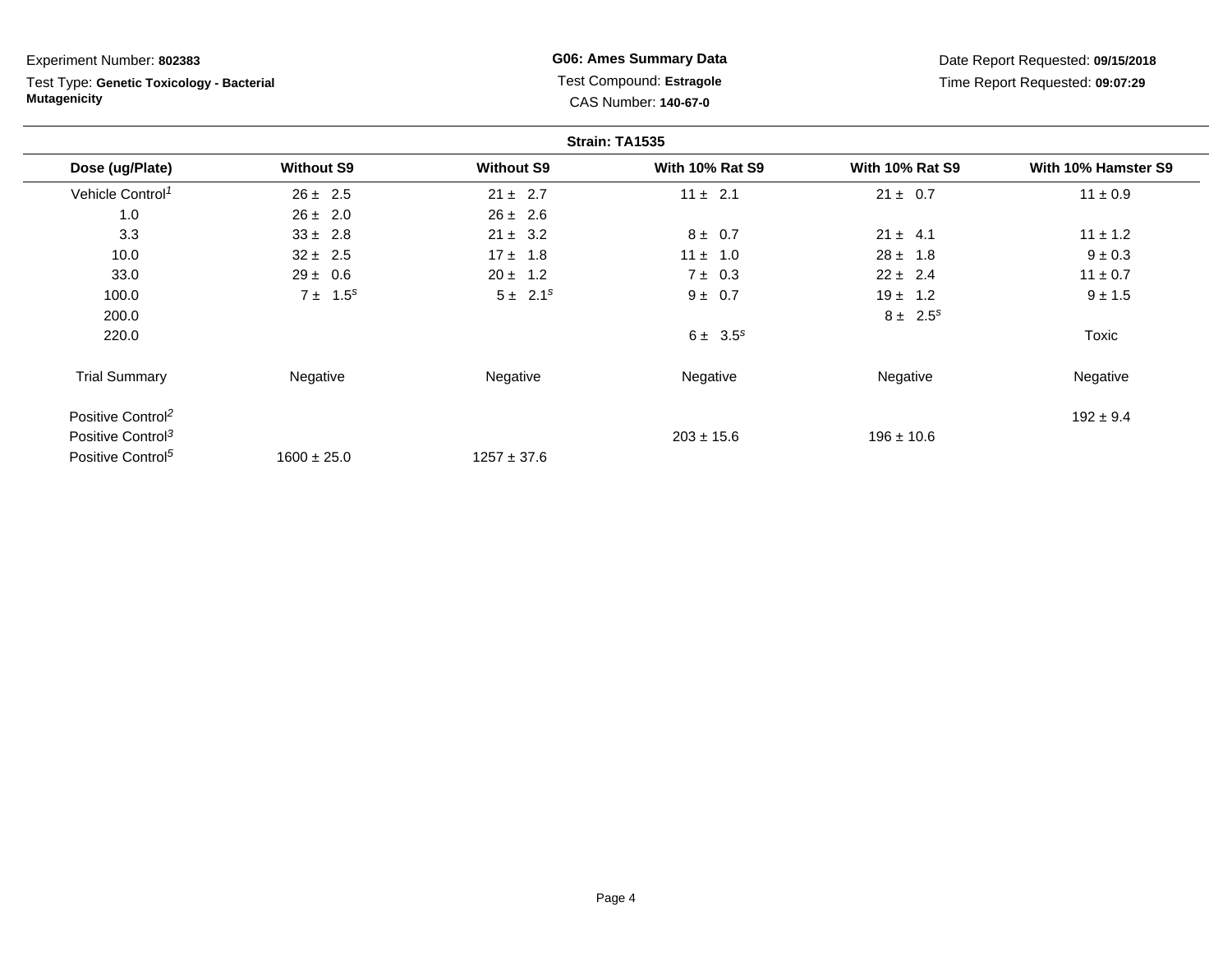Test Type: **Genetic Toxicology - Bacterial Mutagenicity**

| Dose (ug/Plate)               | With 10% Hamster S9 |
|-------------------------------|---------------------|
| Vehicle Control <sup>1</sup>  | $9 \pm 2.6$         |
| 1.0                           |                     |
| 3.3                           | $11 \pm 0.9$        |
| 10.0                          | $10 \pm 1.0$        |
| 33.0                          | $10 \pm 2.3$        |
| 100.0                         | $10 \pm 1.5$        |
| 200.0                         | $5 \pm 2.1^s$       |
| 220.0                         |                     |
| <b>Trial Summary</b>          | Negative            |
| Positive Control <sup>2</sup> | $147 \pm 20.7$      |
| Positive Control <sup>3</sup> |                     |
| Positive Control <sup>5</sup> |                     |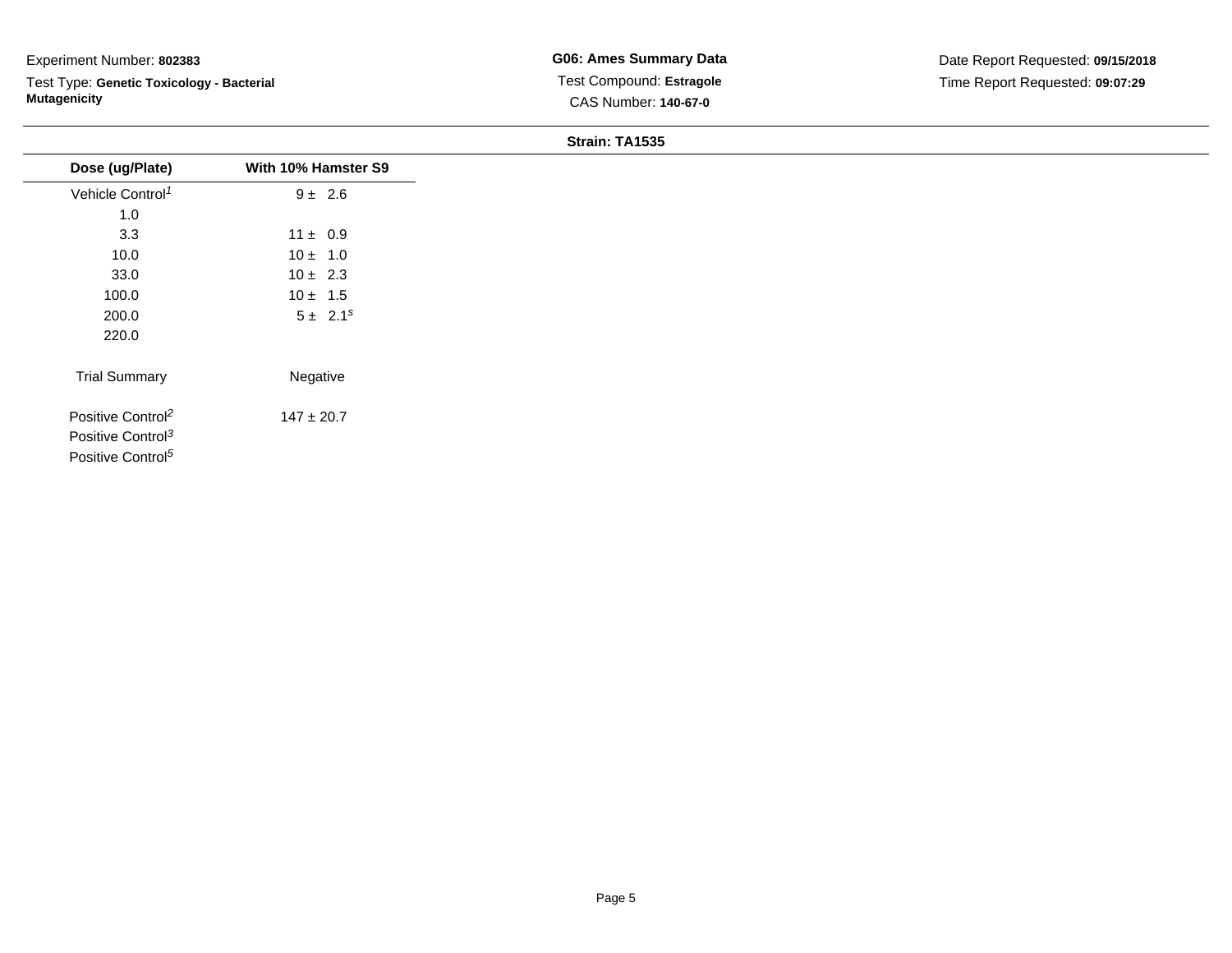Test Type: **Genetic Toxicology - Bacterial Mutagenicity**

**G06: Ames Summary Data** Test Compound: **Estragole**CAS Number: **140-67-0**

|                               |                   |                   | Strain: TA1537         |                        |                     |
|-------------------------------|-------------------|-------------------|------------------------|------------------------|---------------------|
| Dose (ug/Plate)               | <b>Without S9</b> | <b>Without S9</b> | <b>With 10% Rat S9</b> | <b>With 10% Rat S9</b> | With 10% Hamster S9 |
| Vehicle Control <sup>1</sup>  | $7 \pm 2.3$       | $5 \pm 1.5$       | $7 \pm 1.7$            | 6 ± 0.6                | $8 \pm 1.5$         |
| 1.0                           | $5 \pm 2.0$       | $2 \pm 0.9$       |                        |                        |                     |
| 3.3                           | $7 \pm 0.9$       | 6 ± 0.9           | $8 \pm 2.1$            | $6 \pm 1.8$            | 6 ± 0.6             |
| 10.0                          | $6 \pm 2.6$       | $6 \pm 0.3$       | $7 \pm 2.2$            | 6 ± 0.9                | $5 \pm 1.5$         |
| 33.0                          | 6 ± 0.9           | $3 \pm 0.7$       | $6 \pm 1.2$            | $7 \pm 2.5$            | $9 \pm 2.1$         |
| 100.0                         | $5 \pm 0.3^s$     | $6 \pm 0.9^s$     | $7 \pm 1.2$            | $5 \pm 1.0$            | $7 \pm 1.5$         |
| 200.0                         |                   |                   |                        | $4 \pm 0.3^{s}$        |                     |
| 220.0                         |                   |                   | Toxic                  |                        | $5 \pm 2.0^s$       |
| <b>Trial Summary</b>          | Negative          | Negative          | Negative               | Negative               | Negative            |
| Positive Control <sup>2</sup> |                   |                   |                        |                        | $71 \pm 8.5$        |
| Positive Control <sup>3</sup> |                   |                   | $185 \pm 9.4$          | $178 \pm 9.2$          |                     |
| Positive Control <sup>6</sup> | $443 \pm 28.6$    | $370 \pm 36.0$    |                        |                        |                     |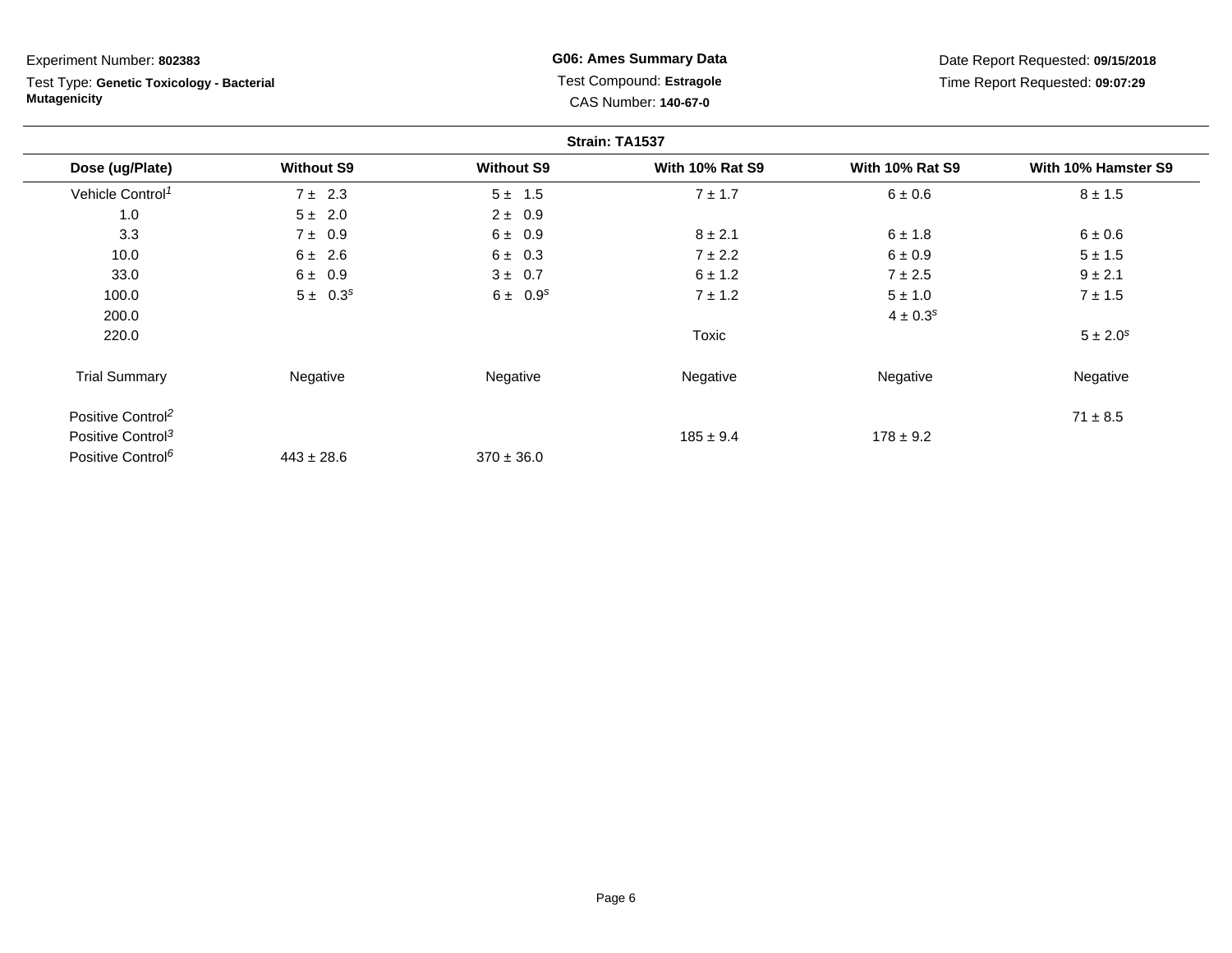Test Type: **Genetic Toxicology - Bacterial Mutagenicity**

|                               |                          | O(10111.1A1J) |
|-------------------------------|--------------------------|---------------|
| Dose (ug/Plate)               | With 10% Hamster S9      |               |
| Vehicle Control <sup>1</sup>  | $7 \pm 1.7$              |               |
| 1.0                           |                          |               |
| 3.3                           | $5\pm1.5$                |               |
| 10.0                          | $7\pm0.3$                |               |
| 33.0                          | $5\pm0.9$                |               |
| 100.0                         | $12 \pm 2.2$             |               |
| 200.0                         | $5 \pm 2.5$ <sup>s</sup> |               |
| 220.0                         |                          |               |
| <b>Trial Summary</b>          | Negative                 |               |
| Positive Control <sup>2</sup> | $96 \pm 9.4$             |               |
| Positive Control <sup>3</sup> |                          |               |
| Positive Control <sup>6</sup> |                          |               |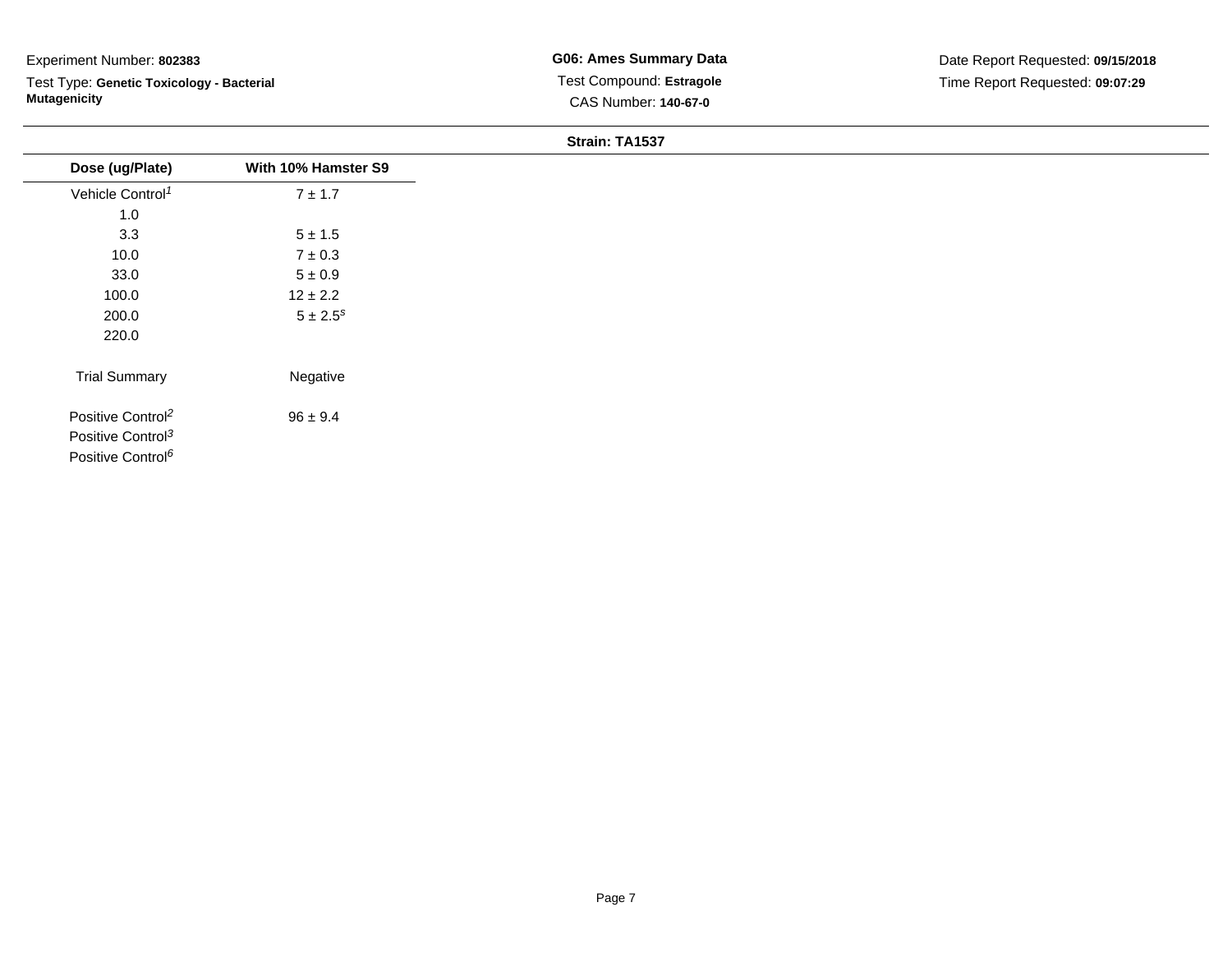Test Type: **Genetic Toxicology - Bacterial Mutagenicity**

**G06: Ames Summary Data** Test Compound: **Estragole**CAS Number: **140-67-0**

|                               |                   |                   | <b>Strain: TA98</b>    |                        |                     |
|-------------------------------|-------------------|-------------------|------------------------|------------------------|---------------------|
| Dose (ug/Plate)               | <b>Without S9</b> | <b>Without S9</b> | <b>With 10% Rat S9</b> | <b>With 10% Rat S9</b> | With 10% Hamster S9 |
| Vehicle Control <sup>1</sup>  | $16 \pm 2.2$      | $11 \pm 2.0$      | $35 \pm 3.5$           | $23 \pm 2.4$           | $29 \pm 2.7$        |
| 1.0                           | $9 \pm 3.0$       | $13 \pm 0.9$      |                        |                        |                     |
| 3.3                           | $16 \pm 1.3$      | $12 \pm 5.0$      | $22 \pm 2.1$           | $27 \pm 1.2$           | $27 \pm 3.0$        |
| 10.0                          | $15 \pm 2.2$      | $14 \pm 1.5$      | $29 \pm 1.2$           | $26 \pm 1.7$           | $32 \pm 2.3$        |
| 33.0                          | $18 \pm 1.0$      | $13 \pm 1.9$      | $29 \pm 2.7$           | $25 \pm 1.5$           | $29 \pm 3.1$        |
| 100.0                         | $11 \pm 4.0^s$    | $11 \pm 0.3^s$    | $25 \pm 1.5$           | $26 \pm 4.1$           | $19 \pm 2.0$        |
| 200.0                         |                   |                   |                        | $12 \pm 1.0^s$         |                     |
| 220.0                         |                   |                   | $22 \pm 3.5^s$         |                        | $22 \pm 2.0^s$      |
| <b>Trial Summary</b>          | Negative          | Negative          | Negative               | Negative               | Negative            |
| Positive Control <sup>2</sup> |                   |                   |                        |                        | $1012 \pm 62.5$     |
| Positive Control <sup>3</sup> |                   |                   | $1579 \pm 30.6$        | $1705 \pm 88.9$        |                     |
| Positive Control <sup>7</sup> | $1332 \pm 60.6$   | $1237 \pm 10.8$   |                        |                        |                     |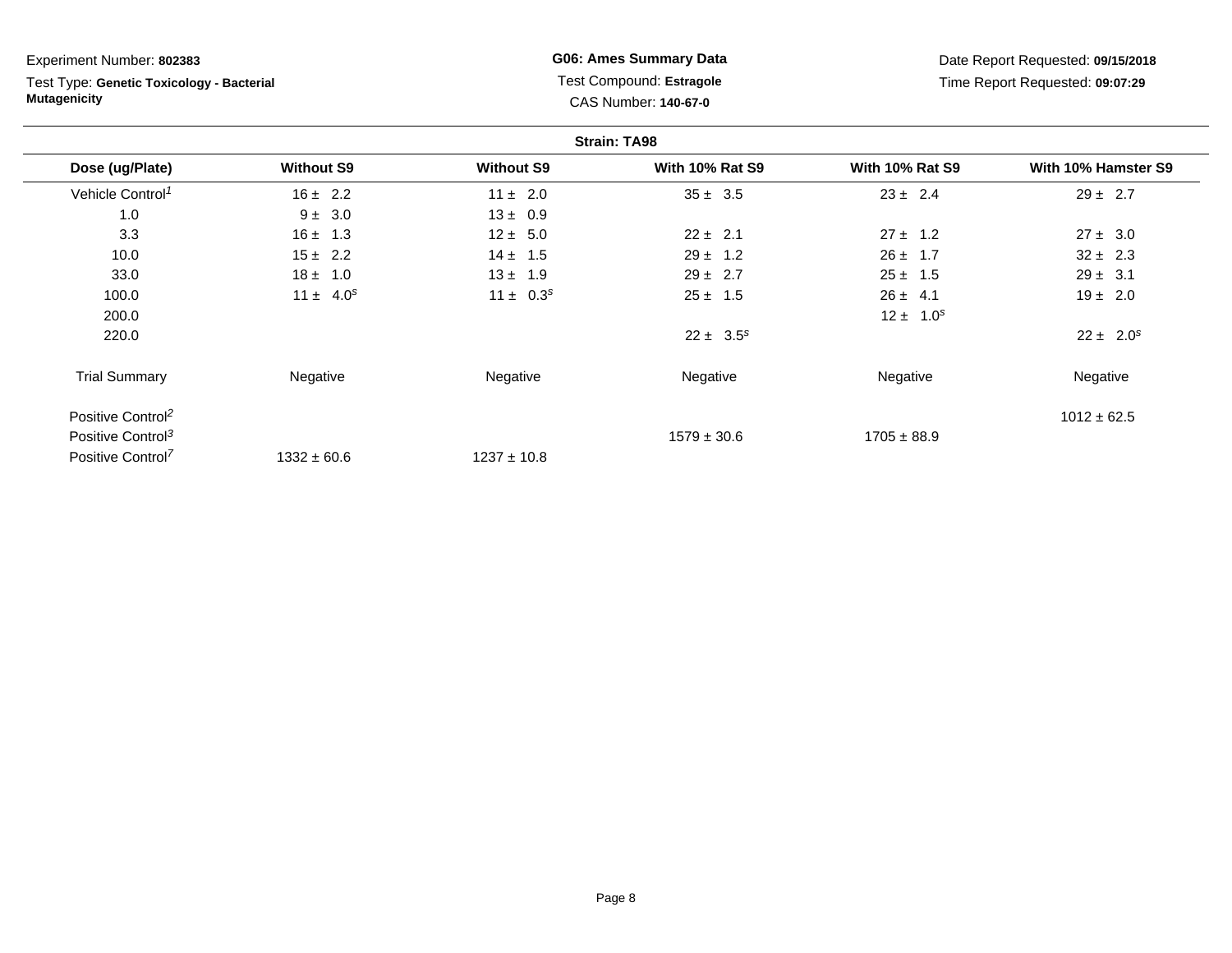Test Type: **Genetic Toxicology - Bacterial Mutagenicity**

**G06: Ames Summary Data** Test Compound: **Estragole**CAS Number: **140-67-0**

| Dose (ug/Plate)               | With 10% Hamster S9 |
|-------------------------------|---------------------|
| Vehicle Control <sup>1</sup>  | $29 \pm 2.5$        |
| 1.0                           |                     |
| 3.3                           | $24 \pm 0.9$        |
| 10.0                          | $28 \pm 2.3$        |
| 33.0                          | $24 \pm 4.2$        |
| 100.0                         | $20 \pm 2.4$        |
| 200.0                         | $18 \pm 3.2^s$      |
| 220.0                         |                     |
| <b>Trial Summary</b>          | Negative            |
| Positive Control <sup>2</sup> | $1055 \pm 11.8$     |
| Positive Control <sup>3</sup> |                     |
| Positive Control <sup>7</sup> |                     |
|                               |                     |